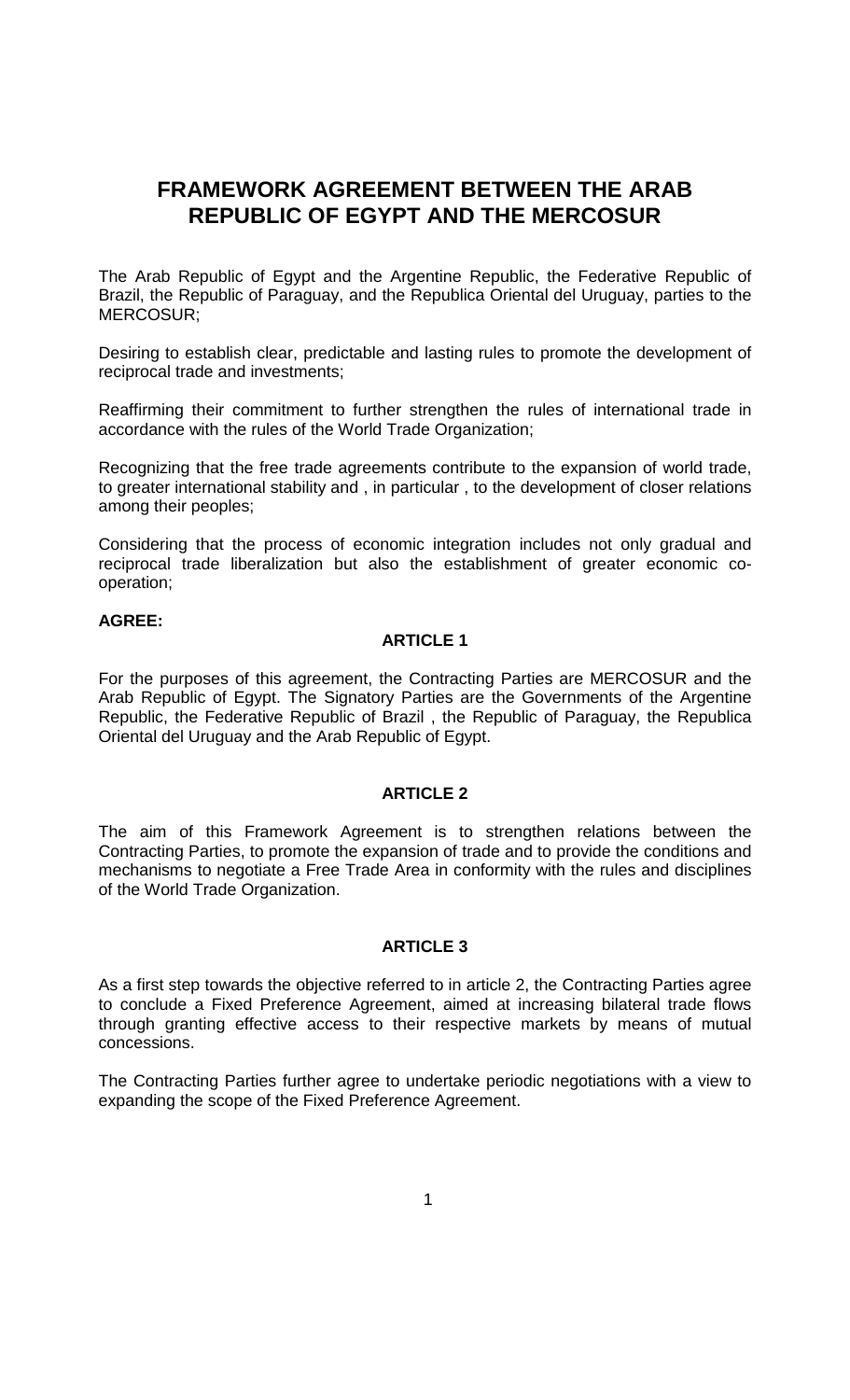# **ARTICLE 4**

The Contracting Parties agree to create a Negotiating Committee. Its Members shall be for the MERCOSUR; the Common Market Group, or its representatives, for the Arab Republic of Egypt: the Ministry of Foreign Trade, or its representatives. In order to achieve the aim set out In Article 2, the Negotiating Committee shall establish a schedule of work for the negotiations.

The Negotiating Committee shall meet as often as the Contracting Parties agree.

#### **ARTICLE 5**

The Negotiating Committee shall serve as the forum to:

a)-Exchange information on customs tariffs applied by each party; on bilateral trade and trade with third parties as well as on their respective trade policies;

b)-Exchange information on market access; tariff and non tariff measures, sanitary and phytosanitary measures, technical standards, rules of origin, safeguard, anti-dumping and countervailing measures; special customs regimes and dispute settlement among other matters;

c)-Identify and propose measures to achieve the objectives set out in Article 3, including those related to trade facilitation;

d)-Establish criteria for the negotiation of a Free Trade Area between MERCOSUR and the Arab Republic of Egypt;

e)-Negotiate an agreement for the establishment of a Free Trade Area between MERCOSUR and the Arab Republic of Egypt on the basis of the agreed criteria;

f)-Carry out other tasks as determined by the Contracting Parties.

## **ARTICLE 6**

In order to broaden reciprocal knowledge about trade and investment opportunities between both parties, the Contracting Parties shall stimulate trade promotion activities such as seminars, trade missions, fairs, symposia and exhibitions.

## **ARTICLE 7**

The Contracting Parties shall promote the development of joint activities aimed at the implementation of co-operation projects in the agricultural and industrial areas among others, by means, of information exchange, training programmes and technical missions.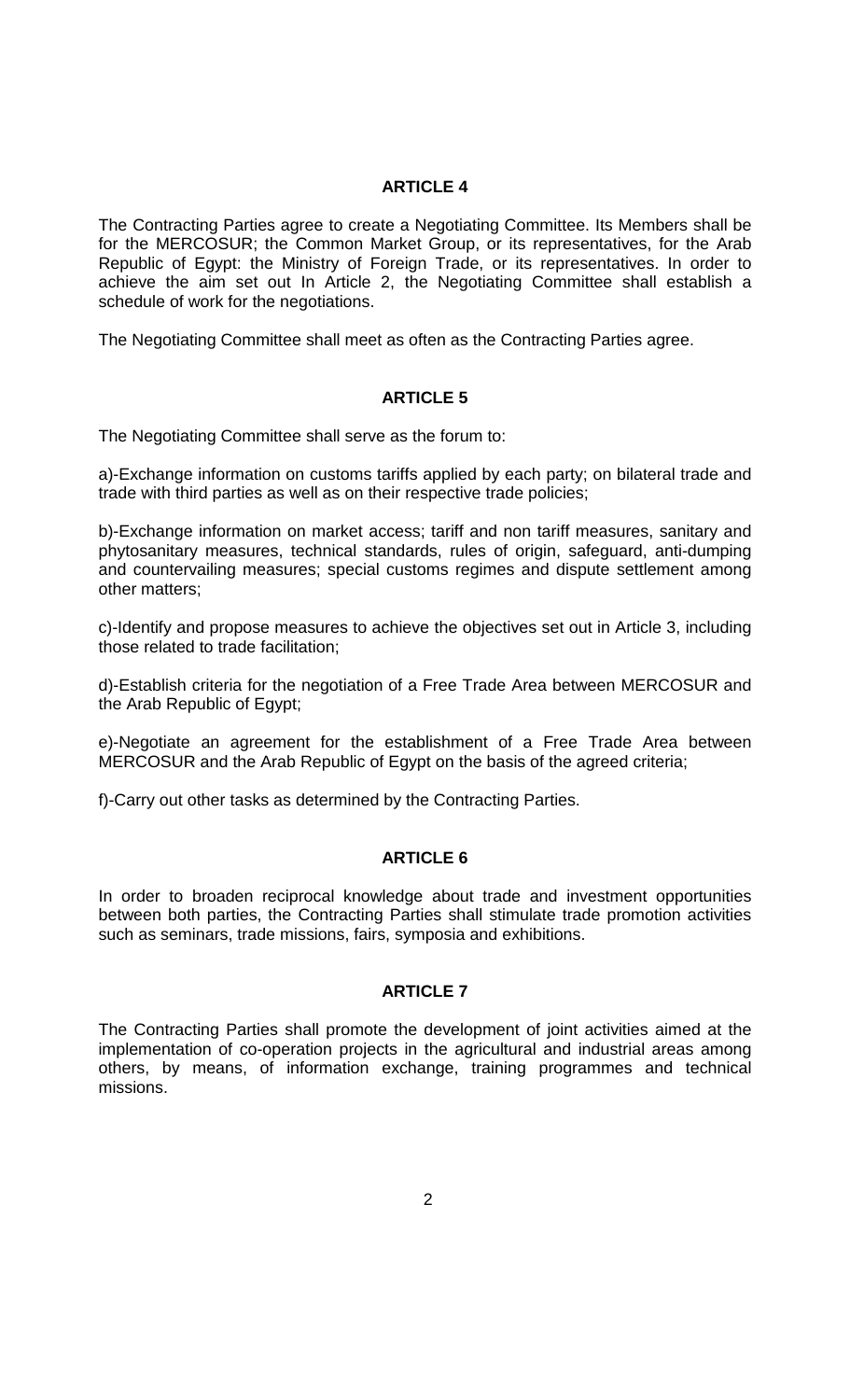## **ARTICLE 8**

The Contracting Parties shall promote the expansion and diversification of trade in services between them in a manner to be determined by Negotiating Committee and in accordance with the General Agreement on Trade in Services (GATS).

## **ARTICLE 9**

The Contracting Parties agree to co-operate in promoting closer relationships among their relevant organizations in the areas of plant and animal health, standardization, food safety, mutual recognition of sanitary and phytosanitary measures, including through equivalence agreements in accordance with relevant international criteria.

#### **ARTICLE 10**

1- This Agreement shall enter into force thirty days after the Contracting Parties have notified formally, in writing and through diplomatic channels, the completion of the internal procedures necessary to that effect.

2-This Agreement shall remain in force for a period of three years and thereafter shall be deemed to have been automatically extended, unless one of the Contracting Parties decides by written notification and through diplomatic channels, not to renew it. This decision has to be taken thirty days before the expiration of the three year period. The denunciation will enter into force six months after its notification date.

3-For the purposes of article 10.1, the government of the Republic of Paraguay shall be the Depositary of this Agreement for the MERCOSUR.

4-In fulfillment of the Depositary functions assigned in article 10.3, the Government of the Republic of Paraguay shall notify the other member states of MERCOSUR, the date on which this Agreement shall enter into force.

# **ARTICLE 11**

This Agreement may be amended by mutual consent between the Contracting Parties by an exchange of notes through diplomatic channels.